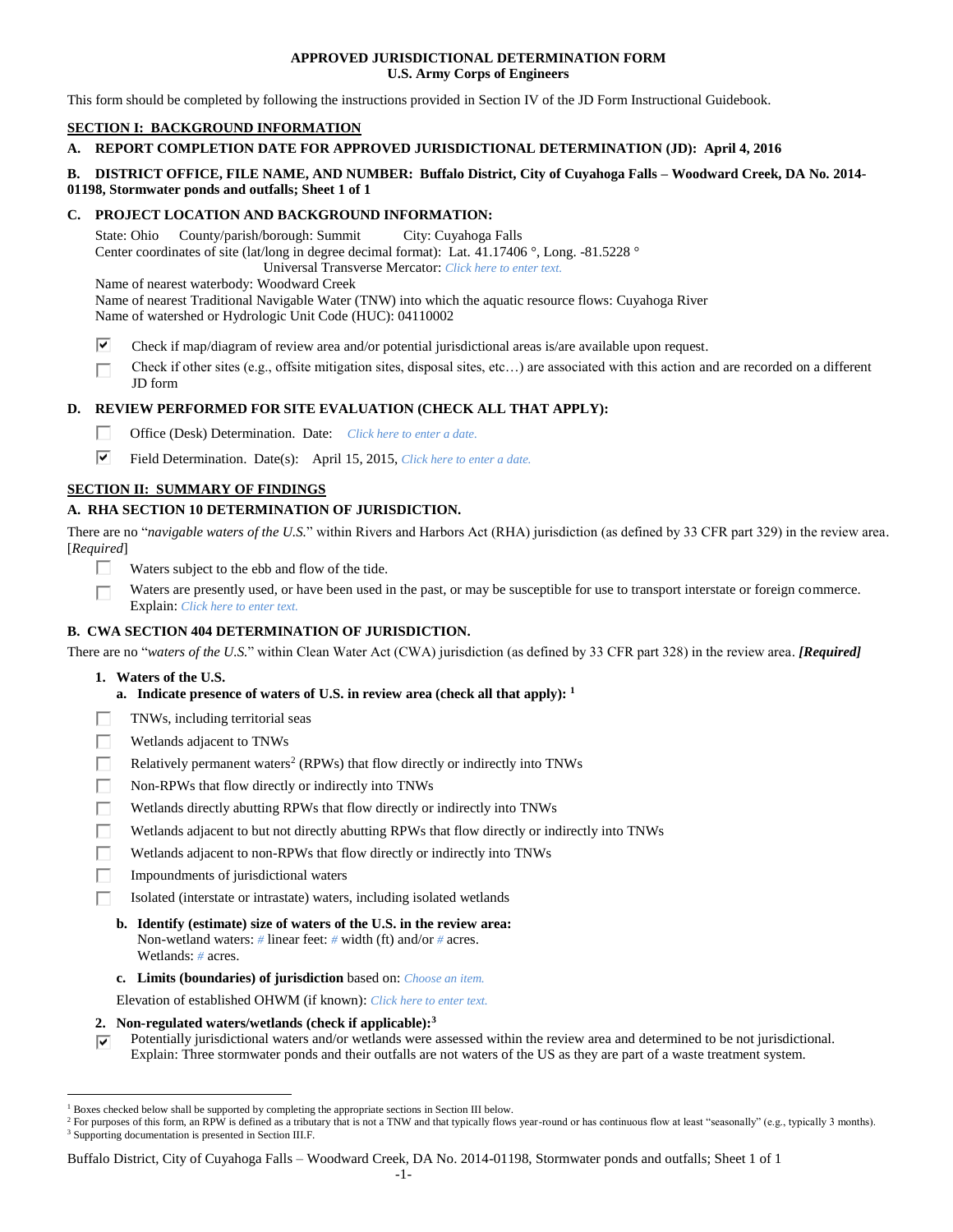#### **SECTION III: CWA ANALYSIS**

#### **A. TNWs AND WETLANDS ADJACENT TO TNWs**

**The agencies will assert jurisdiction over TNWs and wetlands adjacent to TNWs. If the aquatic resource is a TNW, complete Section III.A.1 and Section III.D.1. only; if the aquatic resource is a wetland adjacent to a TNW, complete Sections III.A.1 and 2 and Section III.D.1.; otherwise, see Section III.B below**.

- **1. TNW**  Identify TNW: *Click here to enter text.* Summarize rationale supporting determination: *Click here to enter text.*
- **2. Wetland adjacent to TNW** Summarize rationale supporting conclusion that wetland is "adjacent": *Click here to enter text.*

# **B. CHARACTERISTICS OF TRIBUTARY (THAT IS NOT A TNW) AND ITS ADJACENT WETLANDS (IF ANY):**

# **This section summarizes information regarding characteristics of the tributary and its adjacent wetlands, if any, and it helps determine whether or not the standards for jurisdiction established under Rapanos have been met.**

**The agencies will assert jurisdiction over non-navigable tributaries of TNWs where the tributaries are "relatively permanent waters" (RPWs), i.e. tributaries that typically flow year-round or have continuous flow at least seasonally (e.g., typically 3 months). A wetland that directly abuts an RPW is also jurisdictional. If the aquatic resource is not a TNW, but has year-round (perennial) flow, skip to Section III.D.2. If the aquatic resource is a wetland directly abutting a tributary with perennial flow, skip to Section III.D.4.**

**A wetland that is adjacent to but that does not directly abut an RPW requires a significant nexus evaluation. Corps districts and EPA regions will include in the record any available information that documents the existence of a significant nexus between a relatively permanent tributary that is not perennial (and its adjacent wetlands if any) and a traditional navigable water, even though a significant nexus finding is not required as a matter of law.**

**If the waterbody<sup>4</sup> is not an RPW, or a wetland directly abutting an RPW, a JD will require additional data to determine if the waterbody has a significant nexus with a TNW. If the tributary has adjacent wetlands, the significant nexus evaluation must consider the tributary in combination with all of its adjacent wetlands. This significant nexus evaluation that combines, for analytical purposes, the tributary and all of its adjacent wetlands is used whether the review area identified in the JD request is the tributary, or its adjacent wetlands, or both. If the JD covers a tributary with adjacent wetlands, complete Section III.B.1 for the tributary, Section III.B.2 for any onsite wetlands, and Section III.B.3 for all wetlands adjacent to that tributary, both onsite and offsite. The determination whether a significant nexus exists is determined in Section III.C below.**

**1. Characteristics of non-TNWs that flow directly or indirectly into TNW**

**(i) General Area Conditions:**

Watershed size: *# Choose an item.* Drainage area: *# Choose an item.*

Average annual rainfall: *#* inches Average annual snowfall: *#* inches

#### **(ii) Physical Characteristics:**

 $\overline{a}$ 

- (a) Relationship with TNW:
	- $\Box$  Tributary flows directly into TNW.
	- Tributary flows through *Choose an item.* tributaries before entering TNW.

| Project waters are <i>Choose an item</i> , river miles from TNW.                      |  |
|---------------------------------------------------------------------------------------|--|
| Project waters are <i>Choose an item.</i> river miles from RPW.                       |  |
| Project waters are <i>Choose an item.</i> aerial (straight) miles from TNW.           |  |
| Project waters are <i>Choose an item.</i> aerial (straight) miles from RPW.           |  |
| Project waters cross or serve as state boundaries. Explain: Click here to enter text. |  |

Identify flow route to TNW<sup>5</sup>: Click here to enter text. Tributary stream order, if known: *Click here to enter text.*

(b) General Tributary Characteristics (check all that apply):

**Tributary** is:  $\Box$  Natural

- $\Box$ Artificial (man-made). Explain: *Click here to enter text.*
- Manipulated (man-altered). Explain: *Click here to enter text.*

<sup>&</sup>lt;sup>4</sup> Note that the Instructional Guidebook contains additional information regarding swales, ditches, washes, and erosional features generally and in the arid West. <sup>5</sup> Flow route can be described by identifying, e.g., tributary a, which flows through the review area, to flow into tributary b, which then flows into TNW.

Buffalo District, City of Cuyahoga Falls – Woodward Creek, DA No. 2014-01198, Stormwater ponds and outfalls; Sheet 1 of 1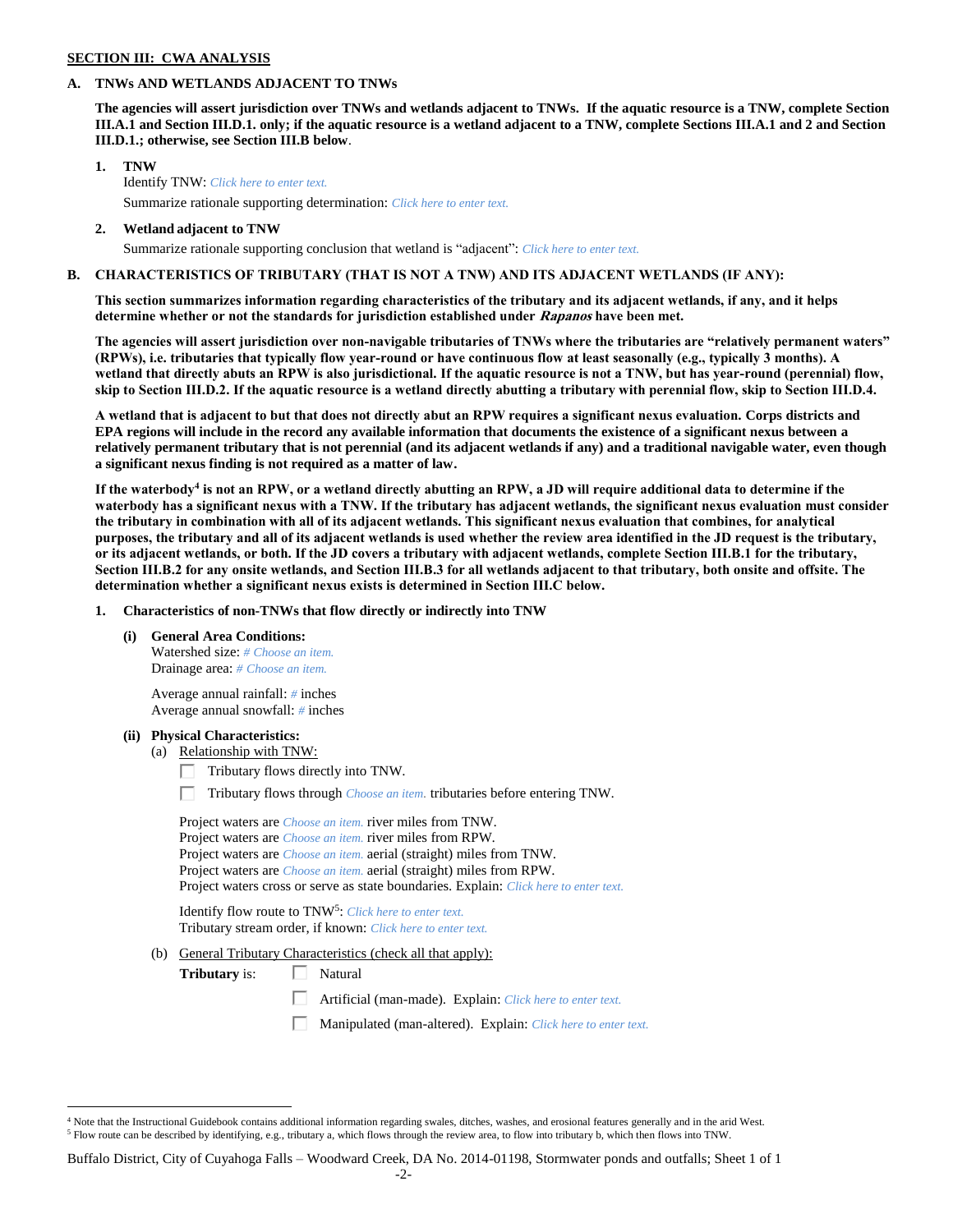|                                                                                                                                                                                                                                                                  |  | <b>Tributary</b> properties with respect to top of bank (estimate):<br>Average width: # feet<br>Average depth: $#$ feet<br>Average side slopes: Choose an item.                                                                                                                                                                                                                                                                                                                                                                                                                                                                                                                                                  |  |  |  |  |  |
|------------------------------------------------------------------------------------------------------------------------------------------------------------------------------------------------------------------------------------------------------------------|--|------------------------------------------------------------------------------------------------------------------------------------------------------------------------------------------------------------------------------------------------------------------------------------------------------------------------------------------------------------------------------------------------------------------------------------------------------------------------------------------------------------------------------------------------------------------------------------------------------------------------------------------------------------------------------------------------------------------|--|--|--|--|--|
|                                                                                                                                                                                                                                                                  |  | Primary tributary substrate composition (check all that apply):<br>Silts<br>Sands<br>Concrete<br>Cobbles<br>Gravel<br>Muck                                                                                                                                                                                                                                                                                                                                                                                                                                                                                                                                                                                       |  |  |  |  |  |
|                                                                                                                                                                                                                                                                  |  | Bedrock<br>L<br>Vegetation. Type/% cover: Click here to enter text.<br>Other. Explain: Click here to enter text.                                                                                                                                                                                                                                                                                                                                                                                                                                                                                                                                                                                                 |  |  |  |  |  |
|                                                                                                                                                                                                                                                                  |  | Tributary condition/stability [e.g., highly eroding, sloughing banks]. Explain: Click here to enter text.<br>Presence of run/riffle/pool complexes. Explain: Click here to enter text.<br>Tributary geometry: Choose an item.<br>Tributary gradient (approximate average slope): #%                                                                                                                                                                                                                                                                                                                                                                                                                              |  |  |  |  |  |
| (c)<br>Flow:<br>Tributary provides for: Choose an item.<br>Estimate average number of flow events in review area/year: Choose an item.<br>Describe flow regime: Click here to enter text.<br>Other information on duration and volume: Click here to enter text. |  |                                                                                                                                                                                                                                                                                                                                                                                                                                                                                                                                                                                                                                                                                                                  |  |  |  |  |  |
|                                                                                                                                                                                                                                                                  |  | <b>Surface flow is:</b> <i>Choose an item.</i> <b>Characteristics:</b> <i>Click here to enter text.</i>                                                                                                                                                                                                                                                                                                                                                                                                                                                                                                                                                                                                          |  |  |  |  |  |
|                                                                                                                                                                                                                                                                  |  | Subsurface flow: Choose an item. Explain findings: Click here to enter text.<br>Dye (or other) test performed: Click here to enter text.                                                                                                                                                                                                                                                                                                                                                                                                                                                                                                                                                                         |  |  |  |  |  |
|                                                                                                                                                                                                                                                                  |  | Tributary has (check all that apply):<br>Bed and banks<br>OHWM <sup>6</sup> (check all indicators that apply):<br>clear, natural line impressed on the bank  <br>the presence of litter and debris<br>changes in the character of soil<br>destruction of terrestrial vegetation<br>shelving<br>the presence of wrack line<br>vegetation matted down, bent, or absent<br>sediment sorting<br>leaf litter disturbed or washed away<br>scour<br>sediment deposition<br>multiple observed or predicted flow events<br>water staining<br>abrupt change in plant community Click here to enter text.<br>other (list): Click here to enter text.<br>Discontinuous OHWM. <sup>7</sup> Explain: Click here to enter text. |  |  |  |  |  |
|                                                                                                                                                                                                                                                                  |  | If factors other than the OHWM were used to determine lateral extent of CWA jurisdiction (check all that apply):<br>High Tide Line indicated by:<br>Mean High Water Mark indicated by:<br>oil or scum line along shore objects<br>survey to available datum;<br>fine shell or debris deposits (foreshore)<br>physical markings;<br>vegetation lines/changes in vegetation types.<br>physical markings/characteristics<br>tidal gauges<br>other (list): Click here to enter text.                                                                                                                                                                                                                                 |  |  |  |  |  |
|                                                                                                                                                                                                                                                                  |  | (iii) Chemical Characteristics:<br>Characterize tributary (e.g., water color is clear, discolored, oily film; water quality; general watershed characteristics, etc.).                                                                                                                                                                                                                                                                                                                                                                                                                                                                                                                                           |  |  |  |  |  |

 $\overline{a}$ 

Explain: *Click here to enter text.*

Identify specific pollutants, if known: *Click here to enter text.*

<sup>6</sup>A natural or man-made discontinuity in the OHWM does not necessarily sever jurisdiction (e.g., where the stream temporarily flows underground, or where the OHWM has been removed by development or agricultural practices). Where there is a break in the OHWM that is unrelated to the waterbody's flow regime (e.g., flow over a rock outcrop or through a culvert), the agencies will look for indicators of flow above and below the break. 7 Ibid.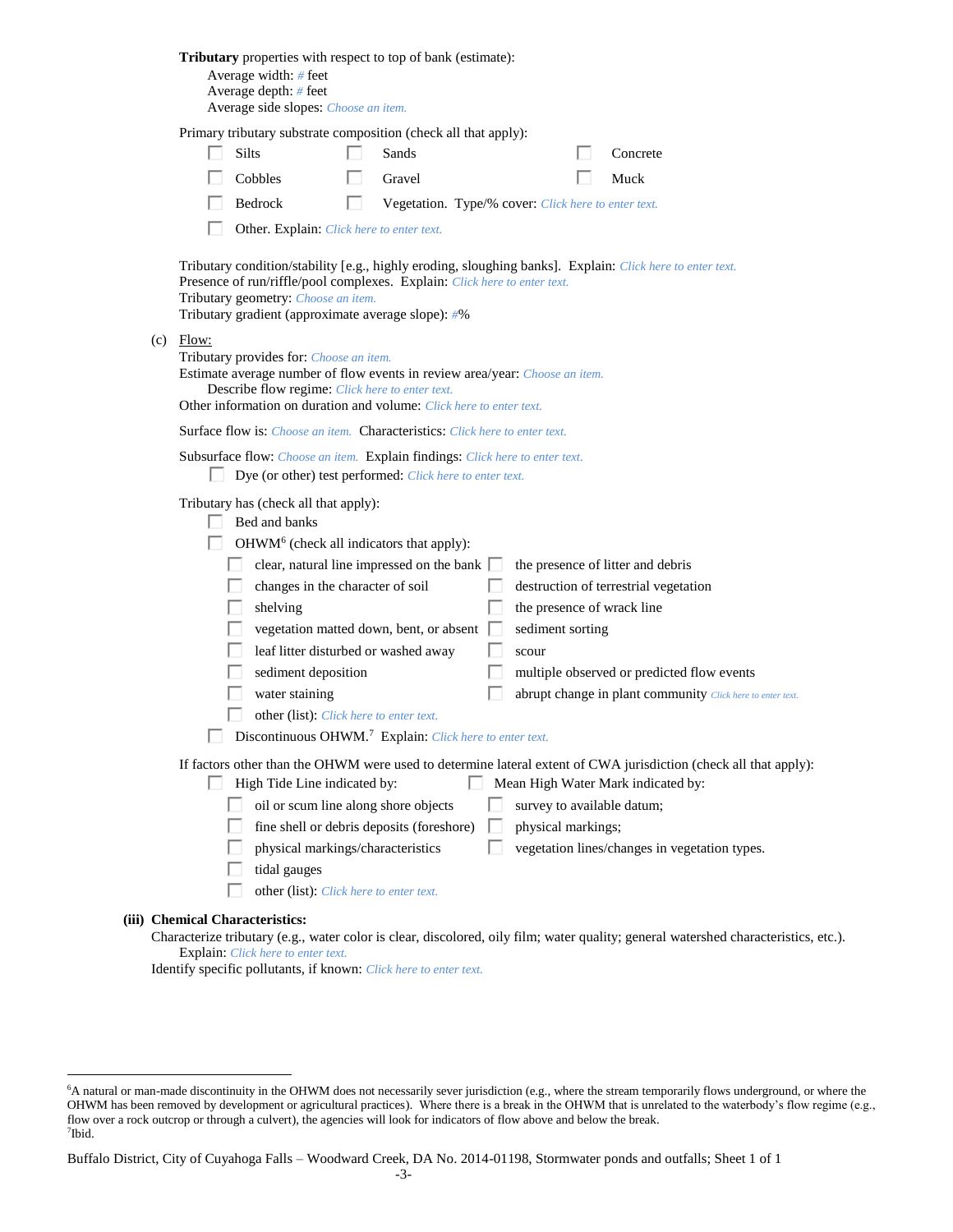#### **(iv) Biological Characteristics. Channel supports (check all that apply):**

- Riparian corridor. Characteristics (type, average width): *Click here to enter text.*
- Wetland fringe. Characteristics: *Click here to enter text.*
- $\Box$  Habitat for:
	- Federally Listed species. Explain findings: *Click here to enter text.*
	- Fish/spawn areas. Explain findings: *Click here to enter text.*
	- $\Box$ Other environmentally-sensitive species. Explain findings: *Click here to enter text.*
	- П Aquatic/wildlife diversity. Explain findings: *Click here to enter text.*

#### **2. Characteristics of wetlands adjacent to non-TNW that flow directly or indirectly into TNW**

#### **(i) Physical Characteristics:**

- (a) General Wetland Characteristics: Properties: Wetland size: *#* acres Wetland type. Explain: *Click here to enter text.* Wetland quality. Explain: *Click here to enter text.* Project wetlands cross or serve as state boundaries. Explain: *Click here to enter text.*
- (b) General Flow Relationship with Non-TNW:
	- Flow is: *Choose an item.* Explain: *Click here to enter text.*

Surface flow is: *Choose an item.* Characteristics: *Click here to enter text.*

Subsurface flow: *Choose an item.* Explain findings: *Click here to enter text.*

Dye (or other) test performed: *Click here to enter text.*

# (c) Wetland Adjacency Determination with Non-TNW:

- П Directly abutting
- Г. Not directly abutting
	- П. Discrete wetland hydrologic connection. Explain: *Click here to enter text.*
	- П. Ecological connection. Explain: *Click here to enter text.*
	- П. Separated by berm/barrier. Explain: *Click here to enter text.*
- (d) Proximity (Relationship) to TNW

Project wetlands are *Choose an item.* river miles from TNW. Project waters are *Choose an item.* aerial (straight) miles from TNW. Flow is from: *Choose an item.* Estimate approximate location of wetland as within the *Choose an item.* floodplain.

#### **(ii) Chemical Characteristics:**

Characterize wetland system (e.g., water color is clear, brown, oil film on surface; water quality; general watershed characteristics; etc.). Explain: *Click here to enter text.*

Identify specific pollutants, if known: *Click here to enter text.*

#### **(iii) Biological Characteristics. Wetland supports (check all that apply):**

- Riparian buffer. Characteristics (type, average width): *Click here to enter text.*
	- Vegetation type/percent cover. Explain: *Click here to enter text.*
- $\Box$  Habitat for:
	- Federally Listed species. Explain findings: *Click here to enter text*.
	- Fish/spawn areas. Explain findings: *Click here to enter text.*
	- Other environmentally-sensitive species. Explain findings: *Click here to enter text.*
	- $\Box$ Aquatic/wildlife diversity. Explain findings: *Click here to enter text.*

#### **3. Characteristics of all wetlands adjacent to the tributary (if any)**

All wetland(s) being considered in the cumulative analysis: *Choose an item.* Approximately (*#*) acres in total are being considered in the cumulative analysis.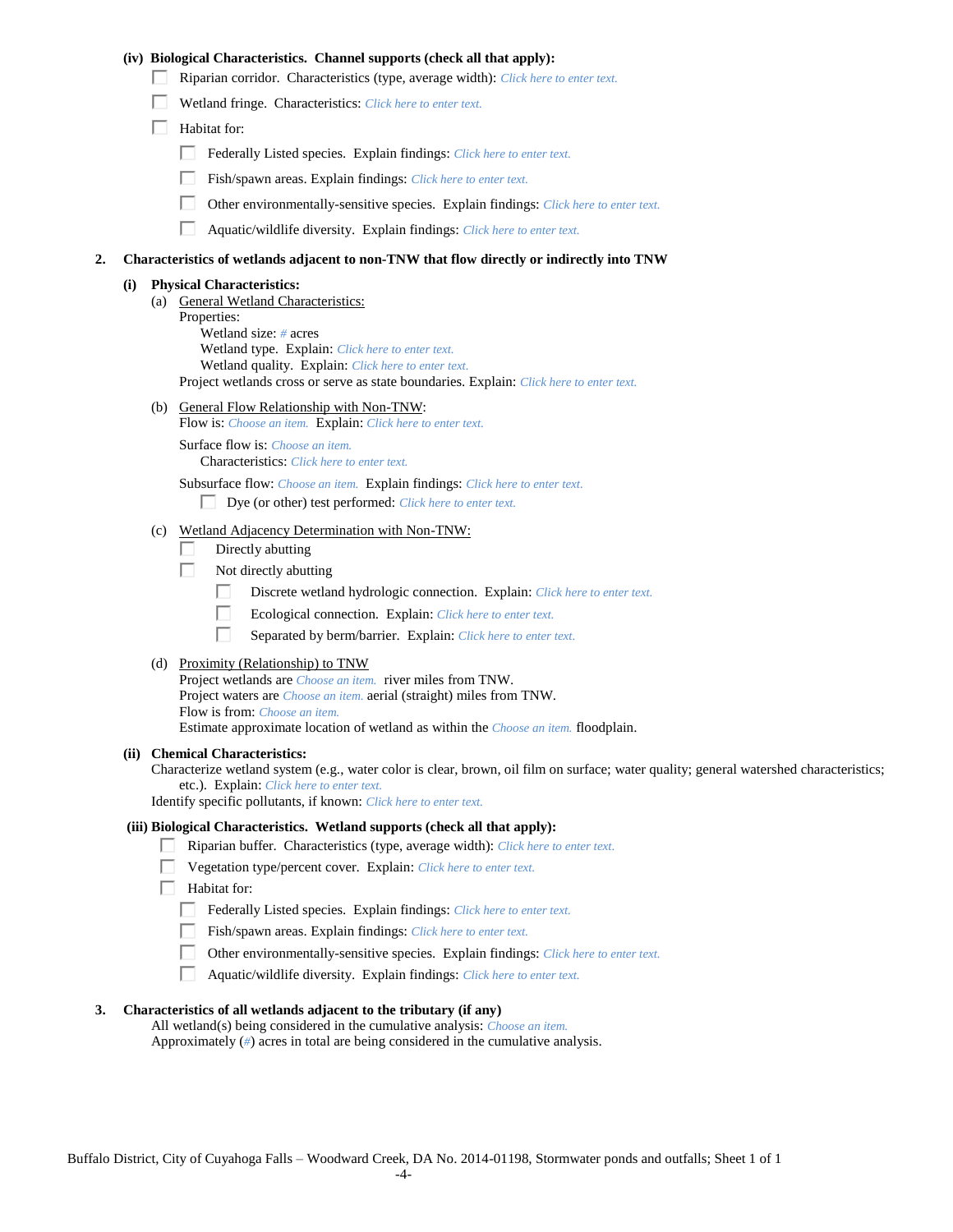For each wetland, specify the following:

| Directly abuts? $(Y/N)$ | Size (in acres) | Directly abuts? $(Y/N)$ | Size (in acres) |
|-------------------------|-----------------|-------------------------|-----------------|
|                         |                 |                         |                 |
| Y/N                     |                 | Y/N                     |                 |
| Y/N                     |                 | $\sqrt{N}$              |                 |
|                         |                 | $\alpha$                |                 |

Summarize overall biological, chemical and physical functions being performed: *Click here to enter text.*

### **C. SIGNIFICANT NEXUS DETERMINATION**

**A significant nexus analysis will assess the flow characteristics and functions of the tributary itself and the functions performed by any wetlands adjacent to the tributary to determine if they significantly affect the chemical, physical, and biological integrity of a TNW. For each of the following situations, a significant nexus exists if the tributary, in combination with all of its adjacent wetlands, has more than a speculative or insubstantial effect on the chemical, physical and/or biological integrity of a TNW. Considerations when evaluating significant nexus include, but are not limited to the volume, duration, and frequency of the flow of water in the tributary and its proximity to a TNW, and the functions performed by the tributary and all its adjacent wetlands. It is not appropriate to determine significant nexus based solely on any specific threshold of distance (e.g. between a tributary and its adjacent wetland or between a tributary and the TNW). Similarly, the fact an adjacent wetland lies within or outside of a floodplain is not solely determinative of significant nexus.** 

#### **Draw connections between the features documented and the effects on the TNW, as identified in the** *Rapanos* **Guidance and discussed in the Instructional Guidebook. Factors to consider include, for example:**

- Does the tributary, in combination with its adjacent wetlands (if any), have the capacity to carry pollutants or flood waters to TNWs, or to reduce the amount of pollutants or flood waters reaching a TNW?
- Does the tributary, in combination with its adjacent wetlands (if any), provide habitat and lifecycle support functions for fish and other species, such as feeding, nesting, spawning, or rearing young for species that are present in the TNW?
- Does the tributary, in combination with its adjacent wetlands (if any), have the capacity to transfer nutrients and organic carbon that support downstream foodwebs?
- Does the tributary, in combination with its adjacent wetlands (if any), have other relationships to the physical, chemical, or biological integrity of the TNW?

#### *Note: the above list of considerations is not inclusive and other functions observed or known to occur should be documented below:*

- **1. Significant nexus findings for non-RPW that has no adjacent wetlands and flows directly or indirectly into TNWs.** Explain findings of presence or absence of significant nexus below, based on the tributary itself, then go to Section III.D: *Click here to enter text.*
- **2. Significant nexus findings for non-RPW and its adjacent wetlands, where the non-RPW flows directly or indirectly into TNWs.**  Explain findings of presence or absence of significant nexus below, based on the tributary in combination with all of its adjacent wetlands, then go to Section III.D: *Click here to enter text.*
- **3. Significant nexus findings for wetlands adjacent to an RPW but that do not directly abut the RPW.** Explain findings of presence or absence of significant nexus below, based on the tributary in combination with all of its adjacent wetlands, then go to Section III.D: *Click here to enter text.*

# **D. DETERMINATIONS OF JURISDICTIONAL FINDINGS. THE SUBJECT WATERS/WETLANDS ARE (CHECK ALL THAT APPLY):**

- **1. TNWs and Adjacent Wetlands.** Check all that apply and provide size estimates in review area:
	- **TNWs:** # linear feet # width (ft), Or, # acres.
	- $\Box$ Wetlands adjacent to TNWs: *#* acres.

# **2. RPWs that flow directly or indirectly into TNWs.**

- Tributaries of TNWs where tributaries typically flow year-round are jurisdictional. Provide data and rationale indicating that tributary is perennial: *Click here to enter text.*.
- Tributaries of TNW where tributaries have continuous flow "seasonally" (e.g., typically three months each year) are jurisdictional. Data supporting this conclusion is provided at Section III.B. Provide rationale indicating that tributary flows seasonally: *Click here to enter text.*.

Provide estimates for jurisdictional waters in the review area (check all that apply):

- Tributary waters: *#* linear feet *#* width (ft).
- Other non-wetland waters: *#* acres.

Identify type(s) of waters: *Click here to enter text.*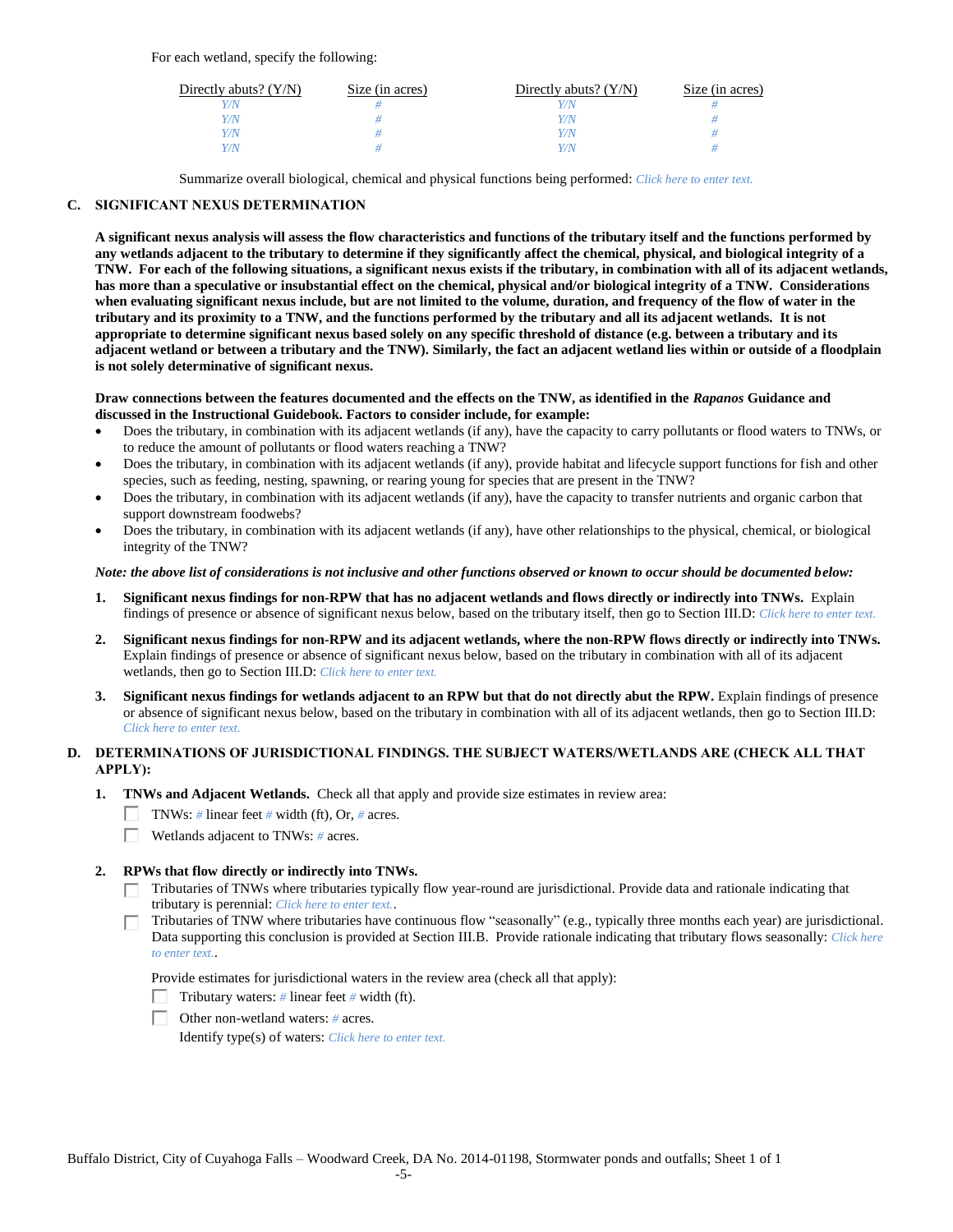#### **3. Non-RPWs<sup>8</sup> that flow directly or indirectly into TNWs.**

Waterbody that is not a TNW or an RPW, but flows directly or indirectly into a TNW, and it has a significant nexus with a  $\Box$ TNW is jurisdictional. Data supporting this conclusion is provided at Section III.C.

Provide estimates for jurisdictional waters within the review area (check all that apply):

- Tributary waters: *#* linear feet *#* width (ft).  $\mathbf{L}$
- Other non-wetland waters: *#* acres.
	- Identify type(s) of waters: *Click here to enter text.*

#### **4. Wetlands directly abutting an RPW that flow directly or indirectly into TNWs.**

- Wetlands directly abut RPW and thus are jurisdictional as adjacent wetlands. п
	- Wetlands directly abutting an RPW where tributaries typically flow year-round. Provide data and rationale indicating that tributary is perennial in Section III.D.2, above. Provide rationale indicating that wetland is directly abutting an RPW: *Click here to enter text.*

Wetlands directly abutting an RPW where tributaries typically flow "seasonally." Provide data indicating that tributary is seasonal in Section III.B and rationale in Section III.D.2, above. Provide rationale indicating that wetland is directly abutting an RPW: *Click here to enter text.*

Provide acreage estimates for jurisdictional wetlands in the review area: *#* acres.

#### **5. Wetlands adjacent to but not directly abutting an RPW that flow directly or indirectly into TNWs.**

Wetlands that do not directly abut an RPW, but when considered in combination with the tributary to which they are  $\mathbf{I}$ adjacent and with similarly situated adjacent wetlands, have a significant nexus with a TNW are jurisidictional. Data supporting this conclusion is provided at Section III.C.

Provide acreage estimates for jurisdictional wetlands in the review area: *#* acres.

- **6. Wetlands adjacent to non-RPWs that flow directly or indirectly into TNWs.** 
	- Wetlands adjacent to such waters, and have when considered in combination with the tributary to which they are adjacent П and with similarly situated adjacent wetlands, have a significant nexus with a TNW are jurisdictional. Data supporting this conclusion is provided at Section III.C.

Provide estimates for jurisdictional wetlands in the review area: *#* acres.

#### **7. Impoundments of jurisdictional waters. 9**

As a general rule, the impoundment of a jurisdictional tributary remains jurisdictional.

- п Demonstrate that impoundment was created from "waters of the U.S.," or
- Demonstrate that water meets the criteria for one of the categories presented above (1-6), or
- Г Demonstrate that water is isolated with a nexus to commerce (see E below).

### **E. ISOLATED [INTERSTATE OR INTRA-STATE] WATERS, INCLUDING ISOLATED WETLANDS, THE USE, DEGRADATION OR DESTRUCTION OF WHICH COULD AFFECT INTERSTATE COMMERCE, INCLUDING ANY SUCH WATERS (CHECK ALL THAT APPLY):<sup>10</sup>**

- Π. which are or could be used by interstate or foreign travelers for recreational or other purposes.
- from which fish or shellfish are or could be taken and sold in interstate or foreign commerce. П.
- П which are or could be used for industrial purposes by industries in interstate commerce.
- П. Interstate isolated waters.Explain: *Click here to enter text.*
- П. Other factors.Explain: *Click here to enter text.*

#### **Identify water body and summarize rationale supporting determination:** *Click here to enter text.*

Provide estimates for jurisdictional waters in the review area (check all that apply):

- Tributary waters:  $\#$  linear feet  $\#$  width (ft).
- г Other non-wetland waters: *#* acres.

Identify type(s) of waters: *Click here to enter text.*

Wetlands: *#* acres.

 $\overline{a}$ <sup>8</sup>See Footnote # 3.

<sup>&</sup>lt;sup>9</sup> To complete the analysis refer to the key in Section III.D.6 of the Instructional Guidebook.

<sup>&</sup>lt;sup>10</sup> Prior to asserting or declining CWA jurisdiction based solely on this category, Corps Districts will elevate the action to Corps and EPA HQ for review consistent with the process described in the Corps/EPA *Memorandum Regarding CWA Act Jurisdiction Following Rapanos.*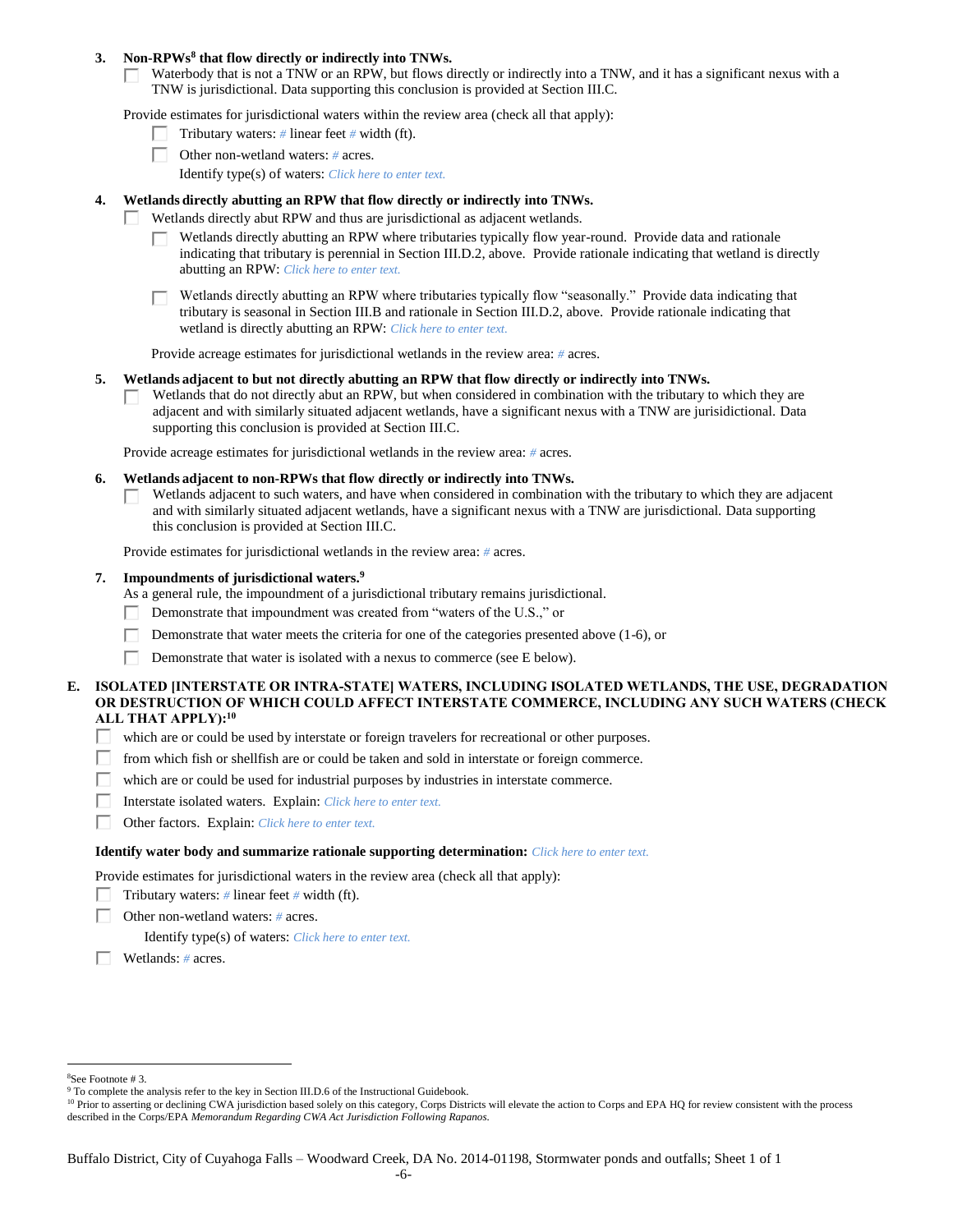### **F. NON-JURISDICTIONAL WATERS, INCLUDING WETLANDS (CHECK ALL THAT APPLY):**

| $\Box$ If potential wetlands were assessed within the review area, these areas did not meet the criteria in the 1987 Corps of Engineers |  |
|-----------------------------------------------------------------------------------------------------------------------------------------|--|
| Wetland Delineation Manual and/or appropriate Regional Supplements.                                                                     |  |

- Review area included isolated waters with no substantial nexus to interstate (or foreign) commerce.
	- Prior to the Jan 2001 Supreme Court decision in "*SWANCC*," the review area would have been regulated based solely on the г "Migratory Bird Rule" (MBR).
- П Waters do not meet the "Significant Nexus" standard, where such a finding is required for jurisdiction. Explain: *Click here to enter text.*
- Other: (explain, if not covered above): Three stormwater ponds and their outfalls are not waters of the US as they are part of a waste  $\overline{\mathbf{v}}$ treatment system.

Provide acreage estimates for non-jurisdictional waters in the review area, where the sole potential basis of jurisdiction is the MBR factors (i.e., presence of migratory birds, presence of endangered species, use of water for irrigated agriculture), using best professional judgment (check all that apply):

- Non-wetland waters (i.e., rivers, streams): *#* linear feet *#* width (ft).
- П. Lakes/ponds: *#* acres.

П

- П. Other non-wetland waters: *#* acres. List type of aquatic resource: *Click here to enter text.*.
- П. Wetlands: *#* acres.

Provide acreage estimates for non-jurisdictional waters in the review area that do not meet the "Significant Nexus" standard, where such a finding is required for jurisdiction (check all that apply):

- П. Non-wetland waters (i.e., rivers, streams): *#* linear feet *#* width (ft).
- Lakes/ponds: *#* acres. Г
- П. Other non-wetland waters: *#* acres. List type of aquatic resource: *Click here to enter text.*.
- П Wetlands: *#* acres.

# **SECTION IV: DATA SOURCES.**

**A. SUPPORTING DATA. Data reviewed for JD (check all that apply -** checked items shall be included in case file and, where checked and requested, appropriately reference sources below):

- Maps, plans, plots or plat submitted by or on behalf of the applicant/consultant: *Click here to enter text.*
- $\nabla$  Data sheets prepared/submitted by or on behalf of the applicant/consultant.
	- $\triangledown$  Office concurs with data sheets/delineation report.
	- Office does not concur with data sheets/delineation report.
- Data sheets prepared by the Corps: *Click here to enter text.*
- Corps navigable waters' study: *Click here to enter text.* п.
- U.S. Geological Survey Hydrologic Atlas: *Click here to enter text.*
	- $|\overline{\mathbf{v}}|$  USGS NHD data.

Г

- $\Box$  USGS 8 and 12 digit HUC maps.
- $\overline{v}$  U.S. Geological Survey map(s). Cite scale & quad name: Peninsula quad
- USDA Natural Resources Conservation Service Soil Survey. Citation: Summit County
- National wetlands inventory map(s). Cite name: Peninsula quad ⊽⊹
- State/Local wetland inventory map(s): *Click here to enter text.* П.
- FEMA/FIRM maps: *Click here to enter text.* п.
- 100-year Floodplain Elevation is: *Click here to enter text.* (National Geodectic Vertical Datum of 1929) Г
- ⊽ Photographs:  $\overline{\blacktriangledown}$  Aerial (Name & Date): Googlemaps (ORM2) and bing.com
	- or **Other (Name & Date):** *Click here to enter text.*
- Previous determination(s). File no. and date of response letter: *Click here to enter text.* г
- Applicable/supporting case law: *Click here to enter text.* Г
- Applicable/supporting scientific literature: *Click here to enter text.* Г
- п Other information (please specify): *Click here to enter text.*

# **B. ADDITIONAL COMMENTS TO SUPPORT JD:** *Click here to enter text.*